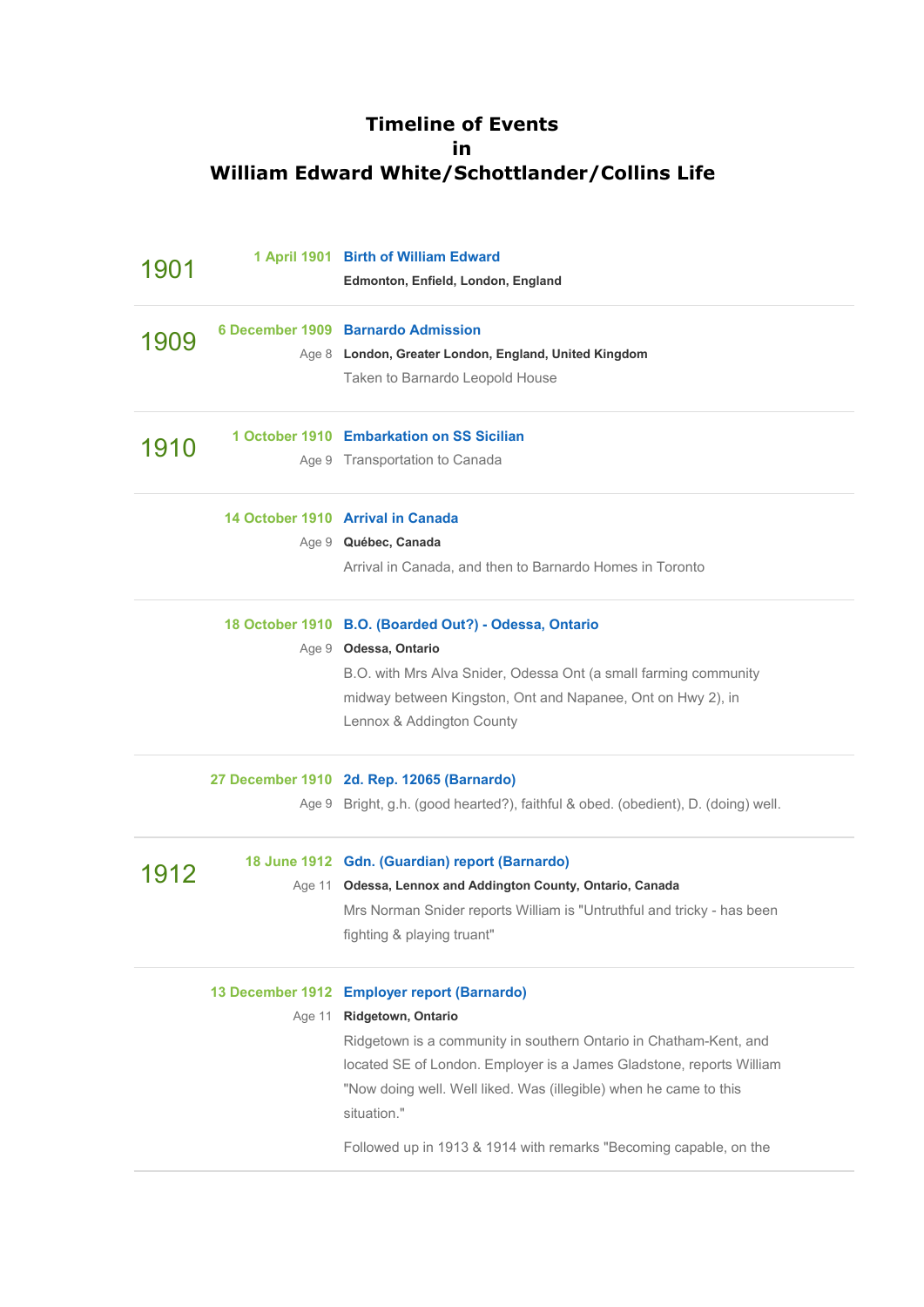whole is well", and "Doing fairly well, capable".

| 1914 |                                          | 18 November 1914 Employer report (Barnardo)<br>Age 13 Beaverdale, Ontario<br>Employer Joseph W Fothergill, Beaverdale, Ontario (believed to be in<br>the Cambridge & Kitchener/Waterloo area).<br>"Not robust or capable of heavy work (he WAS only 13 years old!) but<br>an excellent boy. Is getting a good education."                                                                |
|------|------------------------------------------|------------------------------------------------------------------------------------------------------------------------------------------------------------------------------------------------------------------------------------------------------------------------------------------------------------------------------------------------------------------------------------------|
| 1915 |                                          | 30 April 1915 Employer report (Barnardo)<br>- 8 February 2016 Employer James Gladstone (same as in 1912? But in Highgate, Leeds<br>Age 14 Lane?).<br>"Growing well (illegible). All going well"<br>In Feb 1916 "On the whole is well, but is troubled with hasty temper".                                                                                                                |
| 1916 | 29 February 1916 WW I Enlistment         | Age 14 Enlisted in Windsor, Ontario as William Edward White born 1897                                                                                                                                                                                                                                                                                                                    |
|      |                                          | 23 May 1916 Reenlistment!<br>Age 15 William deserted the military on April 1, 1916 (his 15th birthday), on<br>May 23rd, 1916 he reenlisted in Amherstburg, Ontario (a suburb of<br>Windsor) using the alias name of Collins. The Next of Kin (apparently<br>whited out and overwritten at a later date) is shown as (friend) Miss<br>Mary Switzer, PO Box 117 Pembroke, Ontario.         |
| 1917 | - 11 December Not legible<br>Age 15 (?). | 23 January 1917 Enlisted in Army (Barnardo)<br><b>1917</b> Private W E Collins enlisted, at Whitby (?) Camp. Survey Engineering<br>The reason for the assumed name i.e. Collins is, this lad has once<br>deserted from the Army, and enlisted again in this name.<br>Dated Dec 11, 1917 "Letter received recently by James Gladstone,<br>Highgate (illegible), from somewhere in France. |
|      |                                          | 21 June 1917 1917 - Military Discipline<br>Age 16 Sentenced to 14 days imprisonment for being improperly dressed and<br>for mutilating Government property.                                                                                                                                                                                                                              |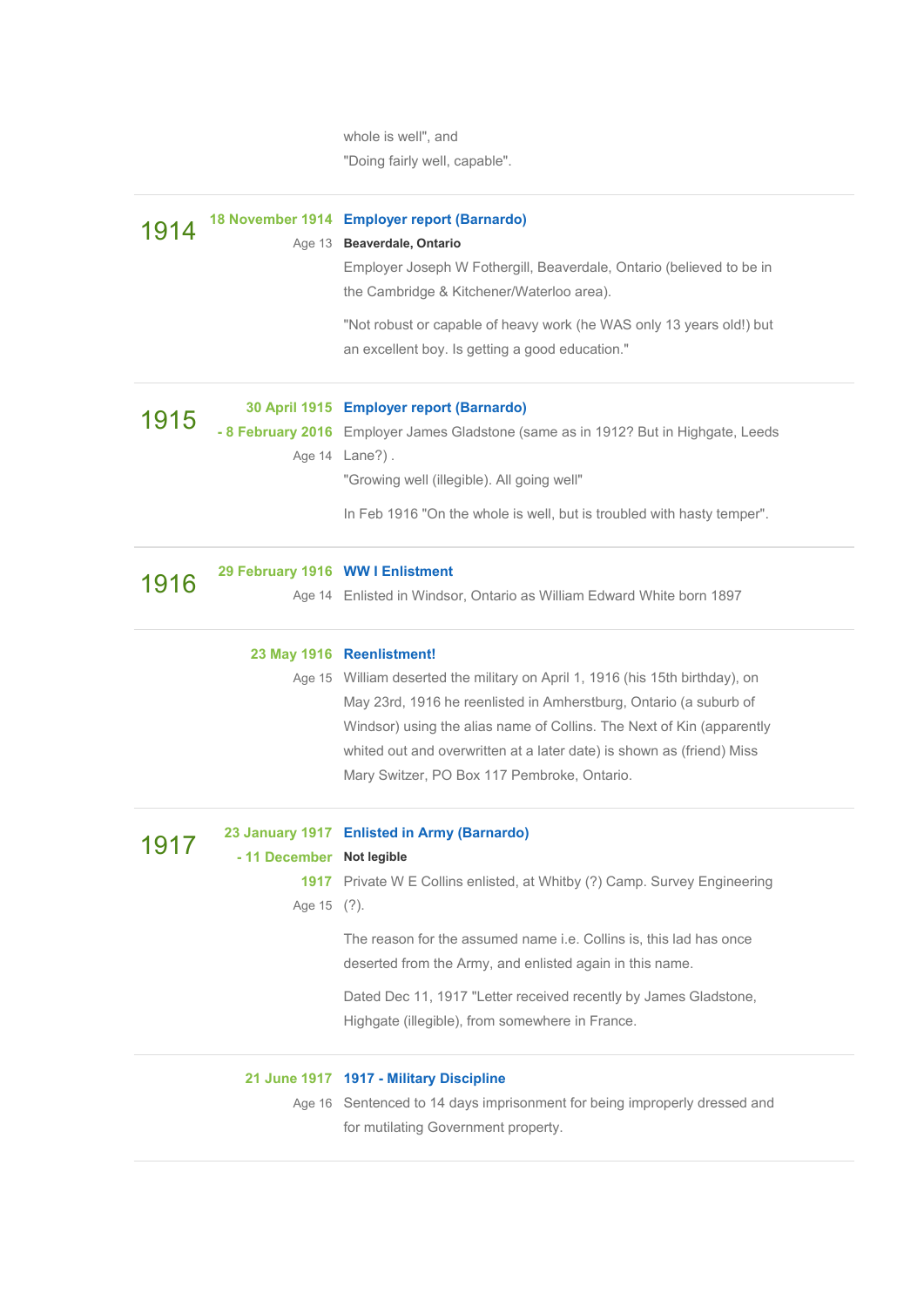|      |                             | Age 22 Pembroke On                                                                                                                        |  |
|------|-----------------------------|-------------------------------------------------------------------------------------------------------------------------------------------|--|
| 1923 |                             | 3 May 1923 Birth of Reg Collins                                                                                                           |  |
| 1921 |                             | <b>October 1921 Birth of Vivian Margaret Collins</b><br>Age 20 Pembroke, , Ontario, Canada                                                |  |
|      |                             | This marriage likely was to Ethel Biggs, ref. 1926 return to Canada                                                                       |  |
|      |                             | September 1920, William reported he has changed his address and<br>recently married, also that he is now known as W. E. Collins;          |  |
|      |                             |                                                                                                                                           |  |
|      |                             | 1920 July 1919, William writes, address is Box 118, Pembroke, Ontario,<br>Age 18 writes that he has a good job, nature not stated.        |  |
|      | - 18 September and marriage |                                                                                                                                           |  |
|      |                             | 11 July 1919 Contact Barnardo - Name change, address change,                                                                              |  |
|      |                             | as a Millhand.                                                                                                                            |  |
|      |                             | certified in Pembroke on July 8th. William reported his father to be<br>James Gladstone and mother to be Mary Collins, and his Occupation |  |
|      |                             | William Edward Gladstone & Mary Ethel Beatrice Biggs, and was                                                                             |  |
|      |                             | This wedding took place in Chalk River, Ontario as being between                                                                          |  |
|      |                             | Age 18 Chalk River, Ontario                                                                                                               |  |
|      |                             | 8 July 1919 1919 Marriage                                                                                                                 |  |
|      |                             | March 9, 1922.                                                                                                                            |  |
|      |                             | changed from Highgate, Ontario to PO Box 118, Pembroke, Ontario on                                                                        |  |
|      |                             | Discharged from Army, rank of Driver (Quebec). Official home address                                                                      |  |
|      |                             | Age 18 Toronto, Toronto Division, Ontario, Canada                                                                                         |  |
|      |                             | 6 June 1919 Demobilization from Army in 1919                                                                                              |  |
| 1919 |                             | Age 17 Disciplined for deserting piquet duty                                                                                              |  |
|      |                             | 29 January 1919 1919 - Military discipline                                                                                                |  |
|      |                             | - August 23 - Class A T on S (?)                                                                                                          |  |
|      |                             | - August 21 - "W" Gas Poisoning                                                                                                           |  |
|      |                             | - August 10 - "W" (wounded?) Gas Poisoning                                                                                                |  |
|      |                             | - August 2 - Gas poisoning                                                                                                                |  |
|      |                             | - 23 August 1918 - June 24 - Transferred to a Cavalry Artillery Pool<br>Age 17 - July 30 - Wounded by a poison gas shell                  |  |
| 1918 |                             | 24 June 1918 1918 - Service in France                                                                                                     |  |
|      |                             |                                                                                                                                           |  |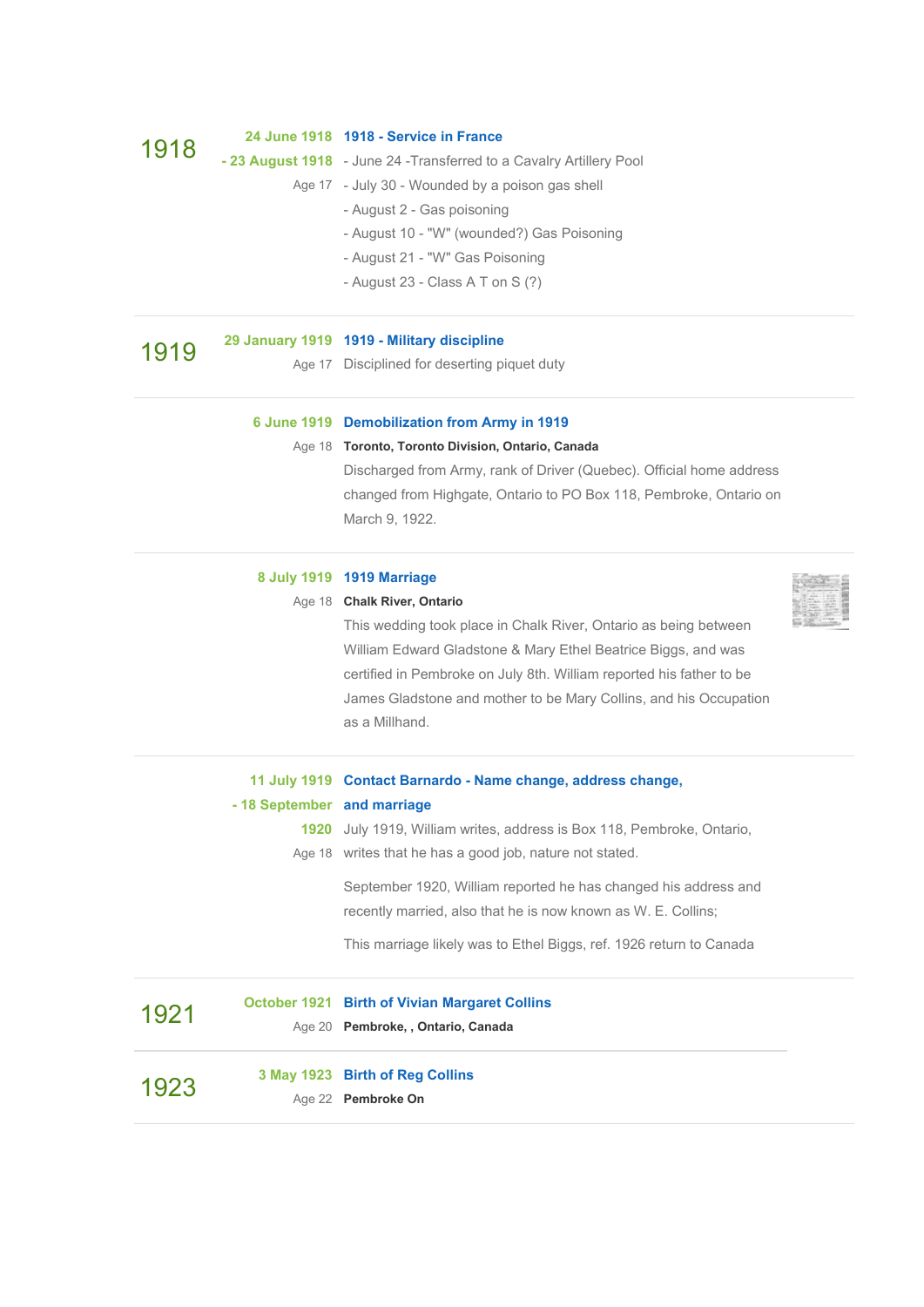1925 **<sup>1</sup> January <sup>1925</sup> Travel to [England](https://www.geni.com/profile/6000000013515493394/events/6000000041070806338) - 26 April 1926** In January 1925, William called & requested information about relatives in Age 23 England and where they were living, and used the name Schottlander.

> January 5, 1926, Barnardo in England are contacted by a police Chief Constable in Cambridge (England), a man claiming to be William Schottlander arrested and remanded for stealing a lady's Macintosh. He travelled from London on January 1 ostensibly to find his relatives, and stayed at the Church (illegible) Laborer Home called Willow Walk.

January 22, 1926 - William Edward White (giving his name as Schottlander) called at Stepney asking for addresses, he wanted to see his relatives, he said.

April 1, 1926 - Wm Edw White called at Stepney, expressed a wish to return to farm work, preferably in Australia, was given a written reference to take to Australia House.

April 26, 1926 - Barnardo received a letter from William stating that he had no recourse to return to Canada and had enlisted in the Royal Artillery for 12 years, that he is single, and was born in 1902, not 1901.

This was the last Barnardo Ledger entry.

## **30 May 1925 1925 Military [Adventure!](https://www.geni.com/profile/6000000013515493394/events/6000000041568474558)**

**- 23 September** On May 30, 1925 William enlisted with the Royal Dragoons in Toronto, was **1925** at Stanley Barracks, and was sent to Glace Bay, Nova Scotia, to the B Age 24 Squadron of the Royal Canadian Dragoons.

> On July 23rd, 1925, a Board of Enquiry was called as William Edward Collins had gone AWOL on July 15, 1925, and was still missing as of September 23, 1925.

## 1926 **<sup>15</sup> November <sup>1926</sup> Return to Canada from [England](https://www.geni.com/profile/6000000013515493394/events/6000000041060523108)**

### Age 25 **Quebec, Canada**

Arrival on ship Ascania from Southampton; manifest shows travel as 3rd class, occupation Stoker, and destination as "Wife's address, General Delivery, Pembroke, Ont, wife's name shown as Ethel Cooke, Cooke crossed out by hand and Collins written in.

### **1 December 1926 Liaison with Sarah Williams [\(Barnardo](https://www.geni.com/profile/6000000013515493394/events/6000000041685341996) Girl)**

Age 25 According to a Childrens Aid Society letter written in the 1990s, William and a Barnardo domestic, Sarah Williams who arrived in 1926, ran away to Bancroft, Ontario.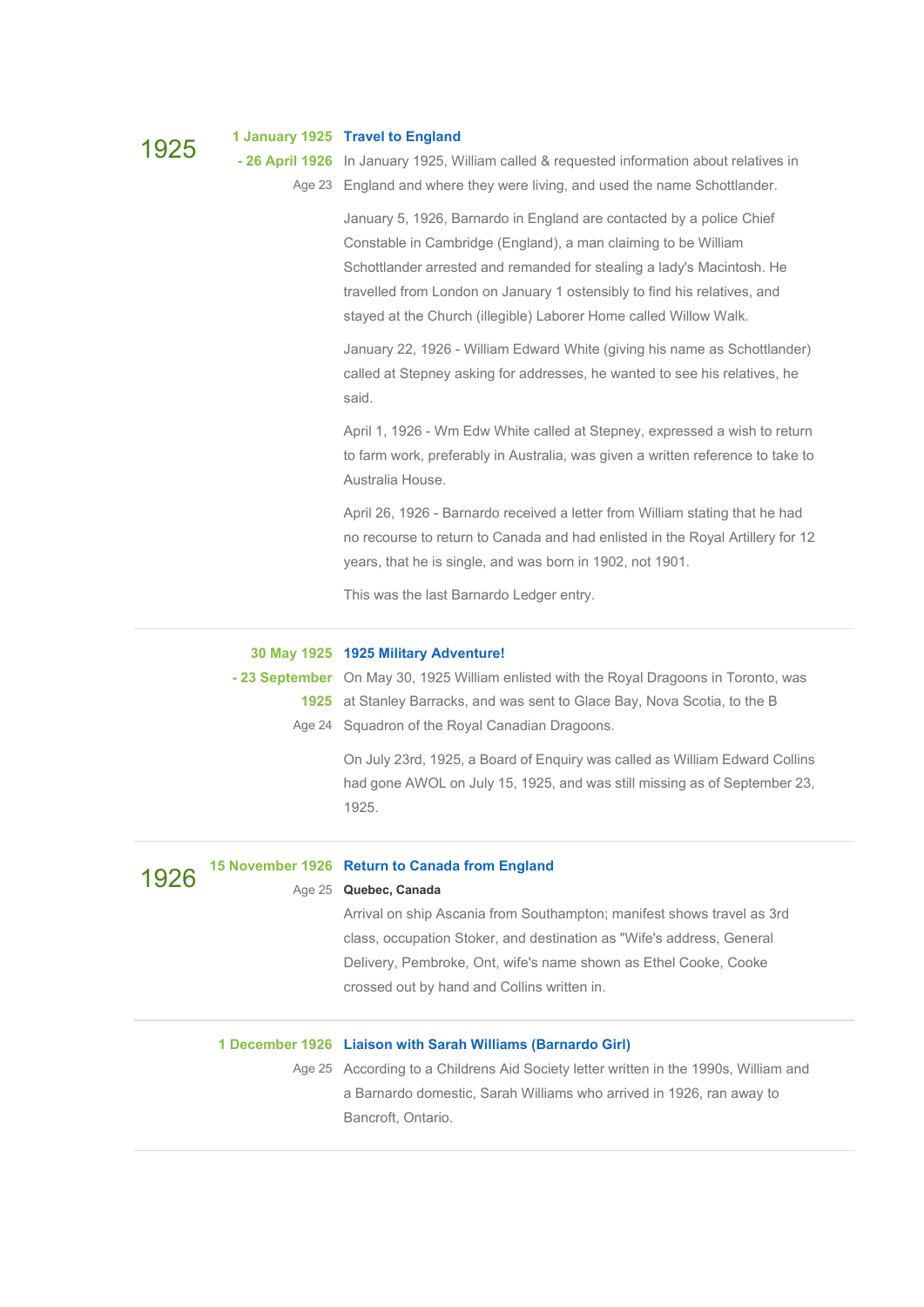| 192  |        | 22 December 1927 Birth of Ruth Patricia Collins<br>Age 26 Bancroft, Hastings County, Ontario, Canada                                                                                                                                                                                                                                                              |
|------|--------|-------------------------------------------------------------------------------------------------------------------------------------------------------------------------------------------------------------------------------------------------------------------------------------------------------------------------------------------------------------------|
| 1929 |        | 26 October 1929 Birth of William Collins, aka Bill Williams<br>Age 28 Bancroft, Faraday Township, Ontario                                                                                                                                                                                                                                                         |
| 1930 |        | 11 November 1930 Marriage of Dorothy Bernice Martin and<br>Age 29 William Edward Schottlander<br>Toronto, Ontario                                                                                                                                                                                                                                                 |
| 1931 |        | 12 December 1931 Birth of Sally Schottlander<br>Age 30 Perhaps Picton, Ontario                                                                                                                                                                                                                                                                                    |
| 1941 | Age 40 | 27 October 1941 1941 - 42 Military Service and Discharge<br>- 21 December Newcastle, New Brunswick<br>1942 Enlisted Oct 27, 1941 in Woodstock, New Brunswick<br>Showed his next of kin to be his brother Schottlander, Collins in Toronto,<br>address unknown.                                                                                                    |
|      |        | Admitted to hospital on December 12, 1941, then military hospital January<br>16, 1942, again on January 26, 1942 (severe pain right lower leg, rupture of<br>middle third of right tibialis anticus, considered to be permanent). William<br>also reported he suffered from sinus trouble, headaches, and shortness of<br>breath since 1918 (when he was gassed). |
|      |        | William also stated that "when he was living in the south he was free from<br>attacks".<br>Discharged from 39 Active Company Veterans Guard of Canada Dec 21,<br>1942,<br>Unable to meet the required military physical standards.                                                                                                                                |
|      | 1941   | Marriage of William Edward Schottlander and<br>Age 39 Georgina Bernadetta Silbernagel                                                                                                                                                                                                                                                                             |
| 1943 | 1943   | <b>Birth of Gloria Jean Collins</b><br>Age 41 St John, NB, Canada                                                                                                                                                                                                                                                                                                 |
| 1946 |        | 22 August 1946 Birth of Sheila Mary Cooper<br>Age 45 Chilliwack, Fraser Valley, British Columbia, Canada                                                                                                                                                                                                                                                          |
| 1951 | 1951   | <b>Marriage of William Edward Schottlander and</b><br>Age 49 Mildred Esther Jane Shelton                                                                                                                                                                                                                                                                          |